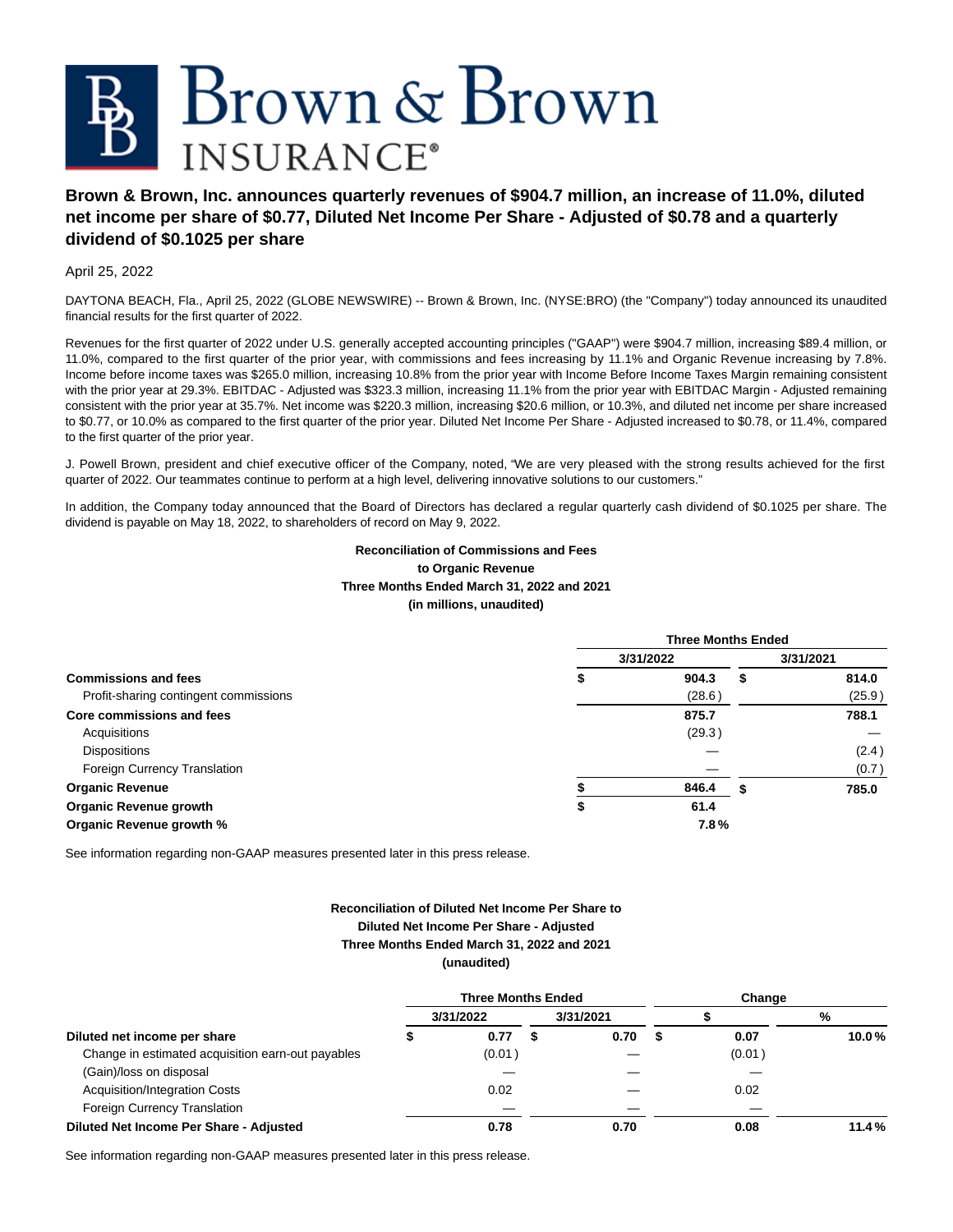### **Reconciliation of Total Revenues to Total Revenues - Adjusted, Income Before Income Taxes to EBITDAC - Adjusted and Income Before Income Taxes Margin to EBITDAC Margin - Adjusted Three Months Ended March 31, 2022 and 2021 (in millions, unaudited)**

|                                                   | <b>Three Months Ended</b> |           |    |           |  |
|---------------------------------------------------|---------------------------|-----------|----|-----------|--|
|                                                   |                           | 3/31/2022 |    | 3/31/2021 |  |
| <b>Total revenues</b>                             | \$                        | 904.7     | \$ | 815.3     |  |
| Foreign Currency Translation                      |                           |           |    | (0.7)     |  |
| <b>Total Revenues - Adjusted</b>                  | \$                        | 904.7     | \$ | 814.6     |  |
| Income before income taxes                        | \$                        | 265.0     | \$ | 239.2     |  |
| Income Before Income Taxes Margin                 |                           | 29.3%     |    | 29.3%     |  |
| Amortization                                      |                           | 31.1      |    | 29.5      |  |
| Depreciation                                      |                           | 8.1       |    | 7.5       |  |
| Interest                                          |                           | 18.3      |    | 16.3      |  |
| Change in estimated acquisition earn-out payables |                           | (3.4)     |    | (0.9)     |  |
| <b>EBITDAC</b>                                    | \$                        | 319.1     | \$ | 291.6     |  |
| <b>EBITDAC Margin</b>                             |                           | 35.3%     |    | 35.8%     |  |
| (Gain)/loss on disposal                           |                           | (0.2)     |    | (0.2)     |  |
| Acquisition/Integration Costs                     |                           | 4.4       |    |           |  |
| Foreign Currency Translation                      |                           |           |    | (0.3)     |  |
| <b>EBITDAC - Adjusted</b>                         |                           | 323.3     |    | 291.1     |  |
| <b>EBITDAC Margin - Adjusted</b>                  |                           | 35.7%     |    | 35.7%     |  |

See information regarding non-GAAP measures presented later in this press release.

# **Brown & Brown, Inc. Consolidated Statements of Income**

(in millions, except per share data; unaudited)

|                                                               | Three Months Ended March 31, |             |  |  |
|---------------------------------------------------------------|------------------------------|-------------|--|--|
|                                                               | 2022                         | 2021        |  |  |
| <b>REVENUES</b>                                               |                              |             |  |  |
| \$<br>Commissions and fees                                    | 904.3                        | \$<br>814.0 |  |  |
| Investment income                                             | 0.2                          | 0.3         |  |  |
| Other                                                         | 0.2                          | 1.0         |  |  |
| Total revenues                                                | 904.7                        | 815.3       |  |  |
| <b>EXPENSES</b>                                               |                              |             |  |  |
| Employee compensation and benefits                            | 459.0                        | 429.5       |  |  |
| Other operating expenses                                      | 126.8                        | 94.4        |  |  |
| (Gain)/loss on disposal                                       | (0.2)                        | (0.2)       |  |  |
| Amortization                                                  | 31.1                         | 29.5        |  |  |
| Depreciation                                                  | 8.1                          | 7.5         |  |  |
| Interest                                                      | 18.3                         | 16.3        |  |  |
| Change in estimated acquisition earn-out payables             | (3.4)                        | (0.9)       |  |  |
| Total expenses                                                | 639.7                        | 576.1       |  |  |
| Income before income taxes                                    | 265.0                        | 239.2       |  |  |
| Income taxes                                                  | 44.7                         | 39.5        |  |  |
| Net income<br>\$                                              | 220.3                        | 199.7<br>\$ |  |  |
| Net income per share:                                         |                              |             |  |  |
| <b>Basic</b>                                                  | 0.78                         | 0.71<br>\$  |  |  |
| <b>Diluted</b>                                                | 0.77                         | 0.70<br>\$  |  |  |
| Weighted average number of shares outstanding - in thousands: |                              |             |  |  |
| <b>Basic</b>                                                  | 277,059                      | 275,594     |  |  |
| <b>Diluted</b>                                                | 278,566                      | 276,955     |  |  |
| Dividends declared per share                                  | 0.103                        | 0.093<br>\$ |  |  |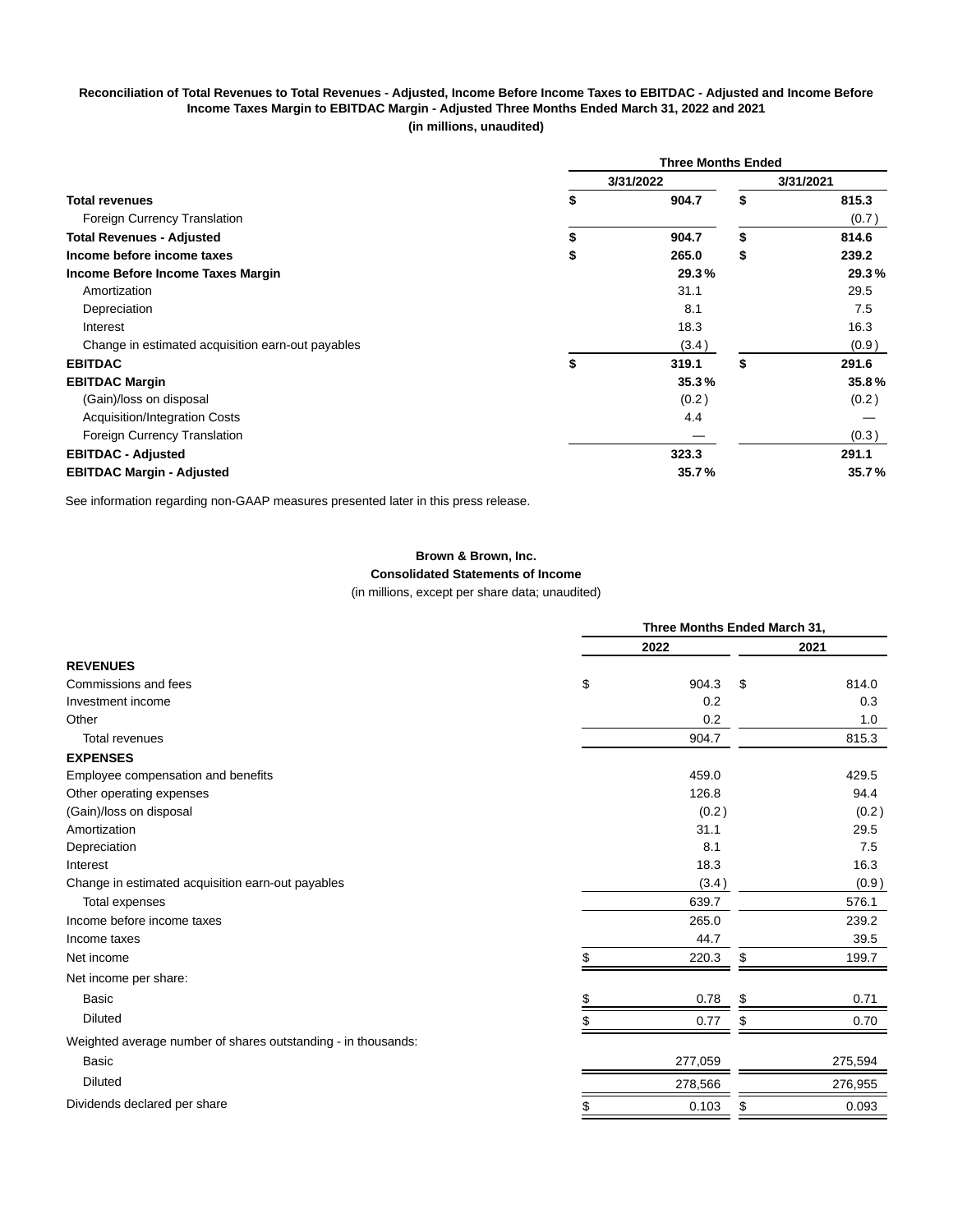# **Brown & Brown, Inc. Consolidated Balance Sheets**

(in millions, except per share data, unaudited)

|                                                                                        | March 31,<br>2022 |          |               | December 31,<br>2021 |  |  |
|----------------------------------------------------------------------------------------|-------------------|----------|---------------|----------------------|--|--|
| <b>ASSETS</b>                                                                          |                   |          |               |                      |  |  |
| Current assets:                                                                        |                   |          |               |                      |  |  |
| Cash and cash equivalents                                                              | \$                | 1,694.5  | \$            | 693.2                |  |  |
| Fiduciary cash                                                                         |                   | 731.6    |               | 777.0                |  |  |
| Short-term investments                                                                 |                   | 17.6     |               | 12.9                 |  |  |
| Commission, fees, and other receivable                                                 |                   | 613.5    |               | 522.6                |  |  |
| Fiduciary receivables                                                                  |                   | 706.1    |               | 693.7                |  |  |
| Reinsurance recoverable                                                                |                   | 38.4     |               | 63.1                 |  |  |
| Prepaid reinsurance premiums                                                           |                   | 362.4    |               | 392.2                |  |  |
| Other current assets                                                                   |                   | 144.8    |               | 175.6                |  |  |
| Total current assets                                                                   |                   | 4,308.9  |               | 3,330.3              |  |  |
| Fixed assets, net                                                                      |                   | 214.5    |               | 212.0                |  |  |
| Operating lease assets                                                                 |                   | 204.2    |               | 197.0                |  |  |
| Goodwill                                                                               |                   | 5,140.9  |               | 4,736.8              |  |  |
| Amortizable intangible assets, net                                                     |                   | 1,171.0  |               | 1,081.5              |  |  |
| Investments                                                                            |                   | 25.0     |               | 31.0                 |  |  |
| Other assets                                                                           |                   | 208.4    |               | 206.8                |  |  |
| <b>Total assets</b>                                                                    | \$                | 11,272.9 | \$            | 9,795.4              |  |  |
| <b>LIABILITIES AND SHAREHOLDERS' EQUITY</b>                                            |                   |          |               |                      |  |  |
| Current liabilities:                                                                   |                   |          |               |                      |  |  |
| <b>Fiduciary liabilities</b>                                                           | \$                | 1,437.7  | \$            | 1,470.7              |  |  |
| Losses and loss adjustment reserve                                                     |                   | 38.4     |               | 63.1                 |  |  |
| Unearned premiums                                                                      |                   | 362.5    |               | 392.2                |  |  |
| Accounts payable                                                                       |                   | 230.8    |               | 242.7                |  |  |
| Accrued expenses and other liabilities                                                 |                   | 327.0    |               | 456.2                |  |  |
| Current portion of long-term debt                                                      |                   | 42.5     |               | 42.5                 |  |  |
| <b>Total current liabilities</b>                                                       |                   | 2,438.9  |               | 2,667.4              |  |  |
| Long-term debt                                                                         |                   | 3,497.1  |               | 1,980.4              |  |  |
| Operating lease liabilities                                                            |                   | 185.7    |               | 180.0                |  |  |
| Deferred income taxes, net                                                             |                   | 432.0    |               | 386.8                |  |  |
| <b>Other liabilities</b>                                                               |                   | 383.9    |               | 383.9                |  |  |
| Shareholders' equity:                                                                  |                   |          |               |                      |  |  |
| Common stock, par value \$0.10 per share; authorized 560.0 shares; issued 302.0 shares |                   |          |               |                      |  |  |
| and outstanding 283.1 at 2022, issued 300.0 shares and outstanding 282.5 shares at     |                   |          |               |                      |  |  |
| 2021.                                                                                  |                   | 30.2     |               | 30.1                 |  |  |
| Additional paid-in capital                                                             |                   | 823.5    |               | 849.4                |  |  |
| Treasury stock, at cost 18.9 shares at 2022, 18.5 at 2021, respectively.               |                   | (698.0)  |               | (673.9)              |  |  |
| Accumulated other comprehensive loss                                                   |                   | (12.4)   |               | (9.4)                |  |  |
| Retained earnings                                                                      |                   | 4,192.0  |               | 4,000.7              |  |  |
| Total shareholders' equity                                                             |                   | 4,335.3  |               | 4,196.9              |  |  |
| Total liabilities and shareholders' equity                                             | \$                | 11,272.9 | $\frac{3}{2}$ | 9,795.4              |  |  |

# **Brown & Brown, Inc.**

**Consolidated Statements of Cash Flows**

(in millions, unaudited)

|                                                                                   | Three Months Ended March 31, |       |      |       |
|-----------------------------------------------------------------------------------|------------------------------|-------|------|-------|
|                                                                                   |                              | 2022  |      | 2021  |
| Cash flows from operating activities:                                             |                              |       |      |       |
| Net income                                                                        | S                            | 220.3 | - \$ | 199.7 |
| Adjustments to reconcile net income to net cash provided by operating activities: |                              |       |      |       |
| Amortization                                                                      |                              | 31.1  |      | 29.5  |
| Depreciation                                                                      |                              | 8.1   |      | 7.5   |
| Non-cash stock-based compensation                                                 |                              | 20.1  |      | 18.7  |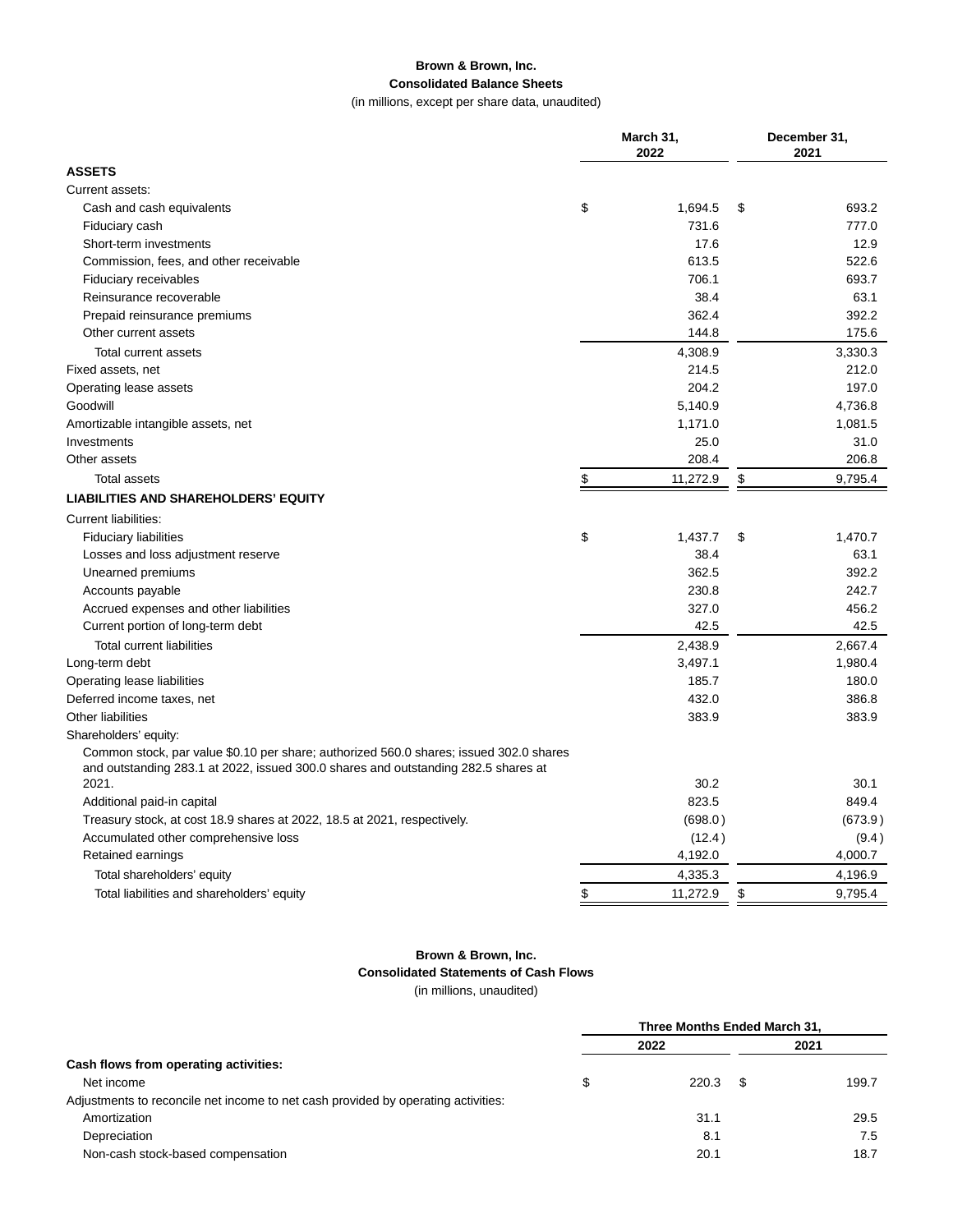| Change in estimated acquisition earn-out payables                                              | (3.4)   | (0.9)         |
|------------------------------------------------------------------------------------------------|---------|---------------|
| Deferred income taxes                                                                          | 15.2    | 10.6          |
| Amortization of debt discount and disposal of deferred financing costs                         | 0.7     | 0.7           |
| Net (gain)/loss on sales/disposals of investments, fixed assets and customer accounts          | (0.1)   | (0.4)         |
| Payments on acquisition earn-outs in excess of original estimated payables                     | (13.5)  | (0.4)         |
| Effect of changes in foreign exchange rate                                                     | (0.1)   | 0.2           |
| Changes in operating assets and liabilities, net of effect from acquisitions and divestitures: |         |               |
| Commissions and fees receivable (increase)/decrease                                            | (87.8)  | (88.6)        |
| Reinsurance recoverables (increase)/decrease                                                   | 24.8    | 17.2          |
| Prepaid reinsurance premiums (increase)/decrease                                               | 29.8    | 32.6          |
| Other assets (increase)/decrease                                                               | 31.0    | 25.3          |
| Losses and loss adjustment reserve increase/(decrease)                                         | (24.8)  | (17.2)        |
| Unearned premiums increase/(decrease)                                                          | (29.7)  | (32.6)        |
| Accounts payable increase/(decrease)                                                           | 22.2    | 70.4          |
| Accrued expenses and other liabilities increase/(decrease)                                     | (143.1) | (107.0)       |
| Other liabilities increase/(decrease)                                                          | 2.8     | (27.3)        |
| Net cash provided by operating activities                                                      | 103.6   | 138.0         |
| Cash flows from investing activities:                                                          |         |               |
| Additions to fixed assets                                                                      | (10.0)  | (11.4)        |
| Payments for businesses acquired, net of cash acquired                                         | (436.0) | (70.4)        |
| Proceeds from sales of fixed assets and customer accounts                                      | 0.2     | 0.2           |
| Purchases of investments                                                                       |         | (5.1)         |
| Proceeds from sales of investments                                                             |         | 4.3           |
| Net cash used in investing activities                                                          | (445.8) | (82.4)        |
| Cash flows from financing activities:                                                          |         |               |
| Fiduciary receivables and liabilities, net                                                     | (85.2)  | (12.9)        |
| Payments on acquisition earn-outs                                                              | (33.4)  | (15.1)        |
| Proceeds from long-term debt                                                                   | 1,200.0 |               |
| Payments on long-term debt                                                                     | (10.6)  | (17.5)        |
| Deferred debt issuance costs                                                                   | (23.4)  |               |
| Borrowings on revolving credit facilities                                                      | 350.0   |               |
| Repurchase shares to fund tax withholdings for non-cash stock-based compensation               | (46.0)  | (45.1)        |
| Purchase of treasury stock                                                                     | (24.1)  | (70.0)        |
| Cash dividends paid                                                                            | (28.9)  | (26.1)        |
| Net cash (used in)/provided by financing activities                                            | 1,298.4 | (186.7)       |
| Effect of foreign exchange rate changes in cash and cash equivalents inclusive of fiduciary    |         |               |
| cash                                                                                           | (0.4)   | (0.1)         |
| Net increase in cash and cash equivalents inclusive of fiduciary cash                          | 955.8   | (131.2)       |
| Cash and cash equivalents inclusive of fiduciary cash at beginning of period                   | 1,470.3 | 1,271.9       |
| Cash and cash equivalents inclusive of fiduciary cash at end of period<br>\$                   | 2,426.1 | \$<br>1,140.7 |

#### **Conference call, webcast and slide presentation**

A conference call to discuss the results of the first quarter of 2022 will be held on Tuesday, April 26, 2022 at 8:00 AM (EDT). The Company may refer to a slide presentation during its conference call. You can access the webcast and the slides from the "Investor Relations" section of the Company's website at [www.bbinsurance.com.](https://www.globenewswire.com/Tracker?data=D0bXNLQKtdwvWknIZaTs3MJCQlMJAecmfnRR_HcaafrfiBdN75hX_JYT_z6_ogD2R_Zc0Ye6owvFtwexhHvXHcNJhC7YXgn86RYyGeidB6g=)

#### **About Brown & Brown**

Brown & Brown, Inc. (NYSE: BRO) is a leading insurance brokerage firm, delivering risk management solutions to individuals and businesses since 1939. With over 12,000 teammates in more than 350 locations across the U.S. and select global markets, we are committed to providing innovative strategies to help protect what our customers value most. For more information, please visi[t www.bbinsurance.com.](https://www.globenewswire.com/Tracker?data=D0bXNLQKtdwvWknIZaTs3JX3Gjnn60W51pc2JXndOl-rip0odPjcS7d0KzU_K-e3qXi4rGvKJIAM9wGgqBCAUqnsEsONc22rkkDR6zARYR8=)

#### **Forward-looking statements**

This press release may contain certain statements relating to future results which are "forward-looking statements" within the meaning of Section 27A of the Securities Act of 1933 and Section 21E of the Securities Exchange Act of 1934, which are intended to be covered by the safe harbors created by those laws. These forward-looking statements include information about possible or assumed future results of our operations. All statements, other than statements of historical facts, included in this press release that address activities, events or developments that we expect or anticipate may occur in the future, including those relating to the Company's anticipated financial results for the first quarter of 2022 and the potential effects of the COVID-19 pandemic ("COVID-19") on the Company's business, operations, financial performance and prospects, are forward-looking statements. These statements are not historical facts, but instead represent only the Company's current belief regarding future events, many of which, by their nature, are inherently uncertain and outside of the Company's control. It is possible that the Company's actual results, financial condition and achievements may differ, possibly materially, from the anticipated results, financial condition and achievements contemplated by these forward-looking statements. Also, when we use words such as 'may', 'will', 'should', 'continue', 'anticipate', 'believe', 'estimate', 'expect', 'intend', 'plan', 'probably' or similar expressions, we are making forward-looking statements. These risks and uncertainties include, but are not limited to, COVID-19 and the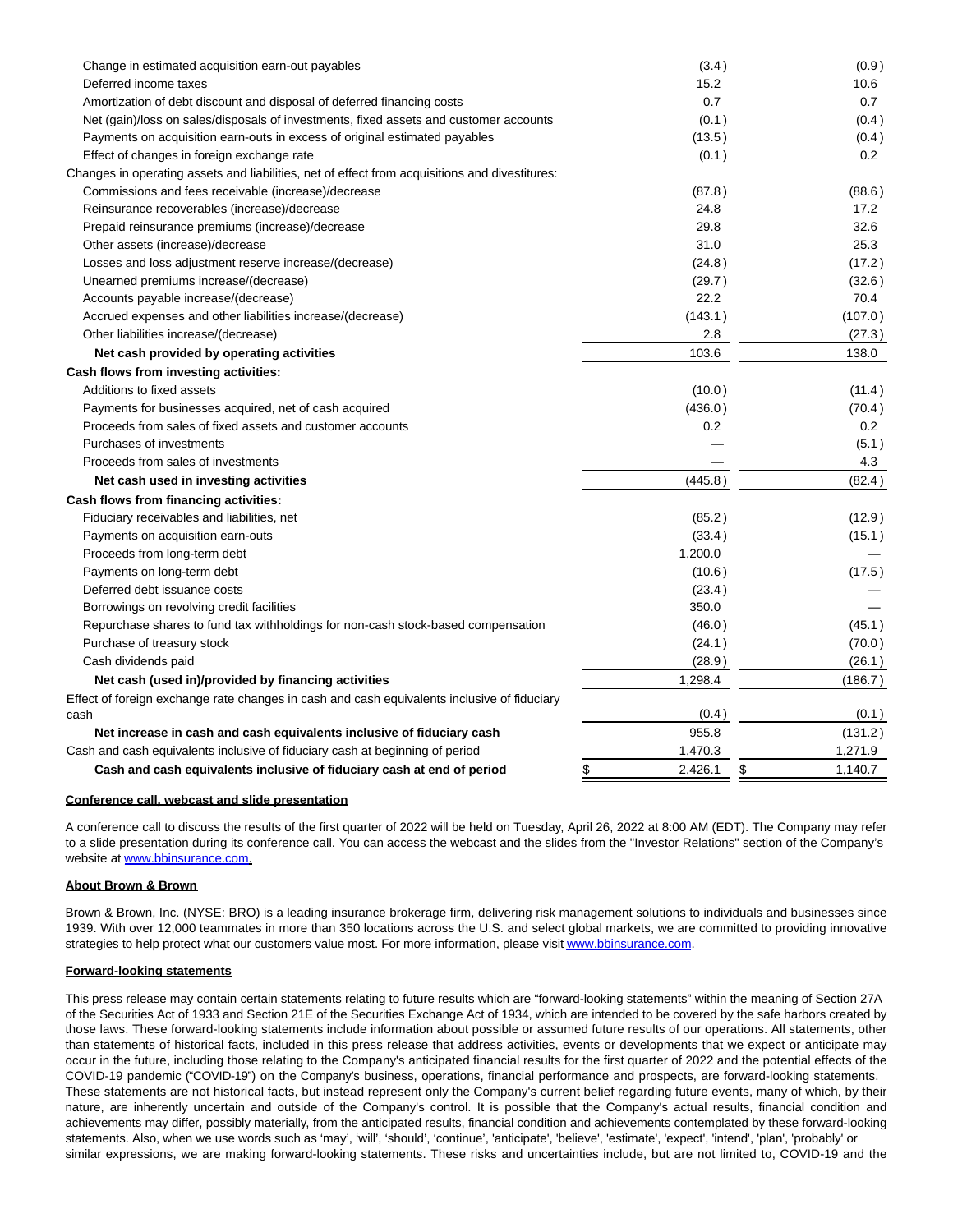resulting governmental and societal responses, the severity and duration of COVID-19 (including through any new variant strains of the underlying virus), the effectiveness of and accessibility to vaccines, the pace and rate at which vaccines are administered, actions taken by governmental authorities in response to COVID-19 and the direct and indirect impact of COVID-19 on the U.S. economy, the global economy, and the Company's business, liquidity, customers, insurance carriers and third parties; the Company's determination as it finalizes its financial results for the first quarter of 2022 that its financial results differ from the current preliminary unaudited numbers set forth herein; the effects of inflation; the inability to retain or hire qualified employees, as well as the loss of any of our executive officers or other key employees; acquisition-related risks that could negatively affect the success of our growth strategy, including the possibility that we may not be able to successfully identify suitable acquisition candidates, complete acquisitions, integrate acquired businesses into our operations and expand into new markets; a cybersecurity attack or any other interruption in information technology and/or data security and/or outsourcing relationships; the requirement for additional resources and time to adequately respond to dynamics resulting from rapid technological change; the loss of or significant change to any of our insurance company relationships, which could result in additional expense, loss of market share or material decrease in our profit-sharing contingent commissions, guaranteed supplemental commissions or incentive commissions; adverse economic conditions, natural disasters, or regulatory changes in states where we have a concentration of our business; the inability to maintain our culture or a change in management, management philosophy or our business strategy; risks facing us in our Services Segment, including our third-party claims administration operations, that are distinct from those we face in our insurance intermediary operations; the limitations of our system of disclosure and internal controls and procedures in preventing errors or fraud, or in informing management of all material information in a timely manner; the significant control certain existing shareholders have over the Company; risks related to our international operations, which result in additional risks and require more management time and expense than our domestic operations to achieve or maintain profitability; changes in data privacy and protection laws and regulations or any failure to comply with such laws and regulations; improper disclosure of confidential information; the potential adverse effect of certain actual or potential claims, regulatory actions or proceedings on our businesses, results of operations, financial condition or liquidity; uncertainty in our business practices and compensation arrangements due to potential changes in regulations; regulatory changes that could reduce our profitability or growth by increasing compliance costs, technology compliance, restricting the products or services we may sell, the markets we may enter, the methods by which we may sell our products and services, or the prices we may charge for our services and the form of compensation we may accept from our customers, carriers and third-parties; a decrease in demand for liability insurance as a result of tort reform legislation; our failure to comply with any covenants contained in our debt agreements; the possibility that covenants in our debt agreements could prevent us from engaging in certain potentially beneficial activities; changes in the U.S.-based credit markets that might adversely affect our business, results of operations and financial condition; risks associated with the current interest rate environment, and to the extent we use debt to finance our investments, changes in interest rates will affect our cost of capital and net investment income; disintermediation within the insurance industry, including increased competition from insurance companies, technology companies and the financial services industry, as well as the shift away from traditional insurance markets; changes in current U.S. or global economic conditions; effects related to pandemics, epidemics, or outbreaks of infectious diseases; conditions that result in reduced insurer capacity; quarterly and annual variations in our commissions that result from the timing of policy renewals and the net effect of new and lost business production; intangible asset risk, including the possibility that our goodwill may become impaired in the future; changes in our credit ratings; volatility in our stock price; the effects of recent, pending and future acquisitions on our business relationships, operating results and business generally; other risks and uncertainties as may be detailed from time to time in our public announcements and Securities and Exchange Commission ("SEC") filings; and other factors that the Company may not have currently identified or quantified. All forward-looking statements made herein are made only as of the date of this release, and the Company does not undertake any obligation to publicly update or correct any forward-looking statements to reflect events or circumstances that subsequently occur or of which the Company hereafter becomes aware.

#### **Non-GAAP supplemental financial information**

This press release contains references to "non-GAAP financial measures" as defined in SEC Regulation G, consisting of Total Revenues **-** Adjusted, Organic Revenue, EBITDAC, EBITDAC Margin, EBITDAC - Adjusted, EBITDAC Margin - Adjusted and Diluted Net Income Per Share - Adjusted. We present these measures because we believe such information is of interest to the investment community and because we believe it provides additional meaningful methods to evaluate the Company's operating performance from period to period on a basis that may not be otherwise apparent on a GAAP basis due to the impact of certain items that have a high degree of variability and that we believe are not indicative of ongoing performance. This non-GAAP financial information should be considered in addition to, not in lieu of, the Company's consolidated income statements and balance sheets as of the relevant date. Consistent with Regulation G, a description of such information is provided below and a reconciliation of such items to GAAP information can be found within this press release as well as in our periodic filings with the SEC.

We view Organic Revenue and Organic Revenue growth as important indicators when assessing and evaluating our performance on a consolidated basis and for each of our four segments, because it allows us to determine a comparable, but non-GAAP, measurement of revenue growth that is associated with the revenue sources that were a part of our business in both the current and prior year and that are expected to continue in the future. In addition, we believe Diluted Net Income Per Share - Adjusted provides a meaningful representation of our operating performance and improves the comparability of our results between periods by excluding the impact of the change in estimated acquisition earn-out payables, the impact of foreign currency translation and certain other non-recurring or infrequently occurring items. We also view EBITDAC and EBITDAC Margin as important indicators when assessing and evaluating our performance, as they present more comparable measurements of our operating margins in a meaningful and consistent manner. As disclosed in our most recent proxy statement, we use Organic Revenue, Diluted Net Income Per Share - Adjusted and EBITDAC Margin as key performance metrics for our short-term and long-term incentive compensation plans for executive officers and other key employees.

Beginning January 1, 2022, we no longer exclude guaranteed supplemental commissions ("GSCs") from core commissions and fees and, therefore, GSCs are a component of Organic Revenue. All current and prior periods contained within this press release have been adjusted for this treatment. GSCs are a stable source of revenue that are highly correlated to core commissions, so isolating them separately provides no meaningful incremental value in evaluating our revenue.

Beginning January 1, 2022, the following, in addition to the change in estimated acquisition earn-out payables, are excluded from certain non-GAAP measures, as we believe these amounts are not indicative of the ongoing operating performance of the business and are not easily comparable from period-to-period:

**"(Gain)/loss on disposal,"** a caption on our consolidated statements of income which reflects net proceeds received as compared to net book value related to sales of books of business and other divestiture transactions, such as the disposal of a business through sale or closure.